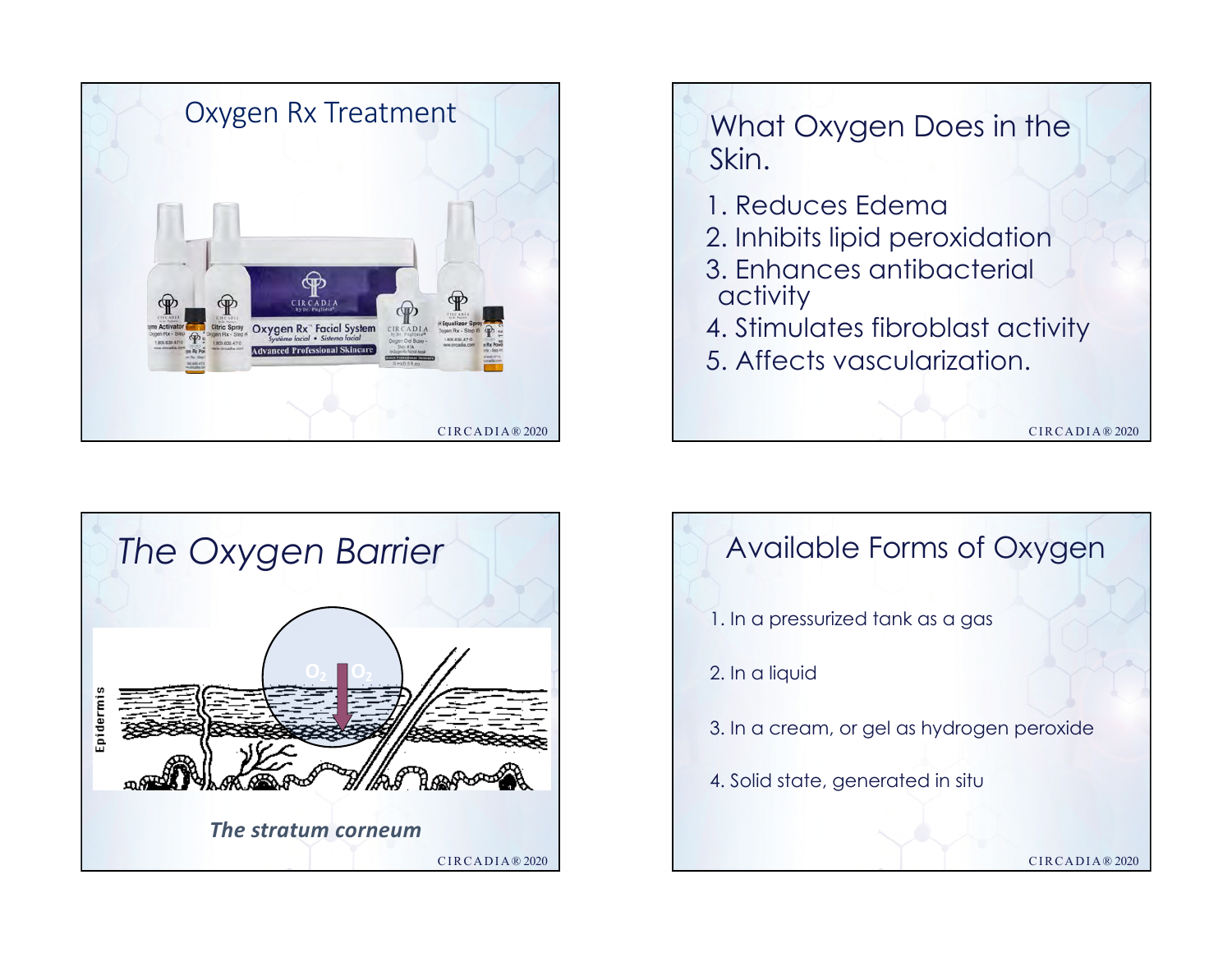## Oxygen Use in Acne • As a bactericidal agent. Proprionobacterium acne is major organism in acne. • The major acneic bacteria are anaerobic. • They are found deep in the follicle. • They are highly vulnerable to oxygen • Extractions

# Oxygen Use in Rosacea

- Vasoconstricting Reduces Redness
- Demadex mite reducer
- Anti-bacterial
- Increases skin function stimulating endothelial cells to make new blood vessels.

CIRCADIA® 2020



CIRCADIA® 2020

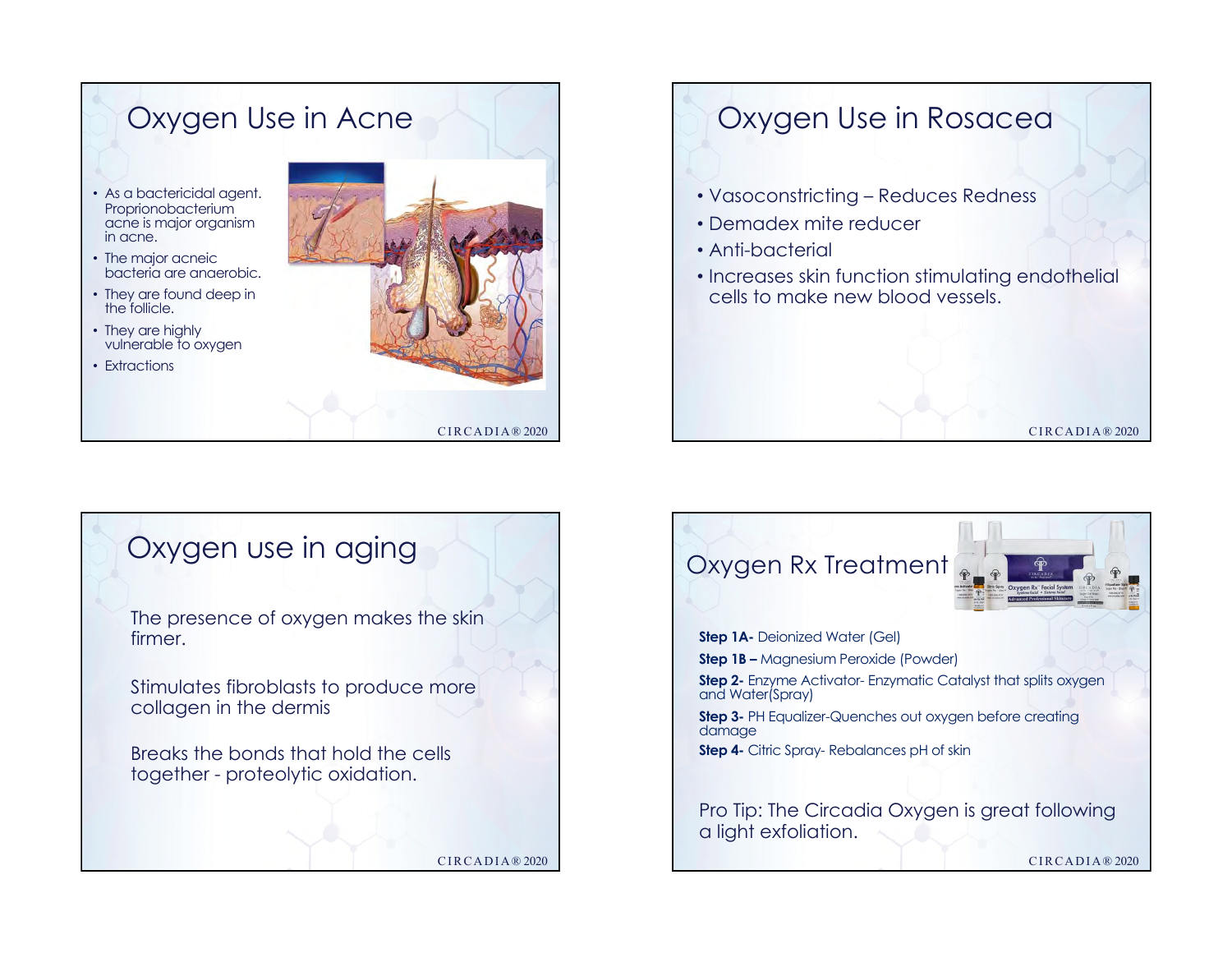





## Why does the Skin Need Energy?

Epidermis- basal stem cell division, cellular communication, langerhan cell immune defenses to name a few.

Dermis- fibroblasts produce structural and support proteins and other important molecules.

CIRCADIA® 2020

CIRCADIA® 2020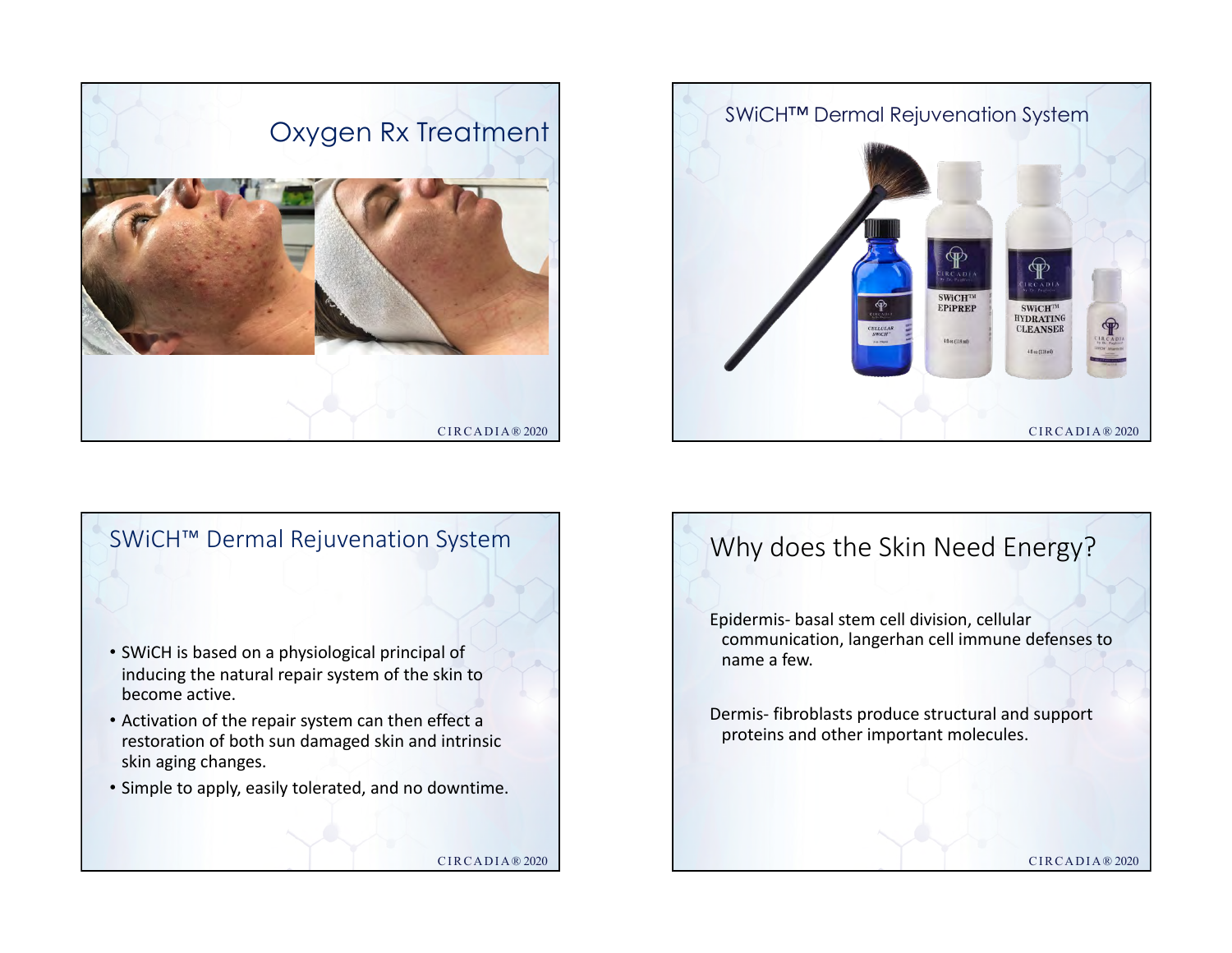# Energy requirements for the dermis

- Most energy utilized by skin occurs here, due to blood content and the oxygen in the blood
- Production of connective proteins collagen, elastin, laminin 5, fibronectin, and polysaccharide, hyaluronic acid.

CIRCADIA® 2020





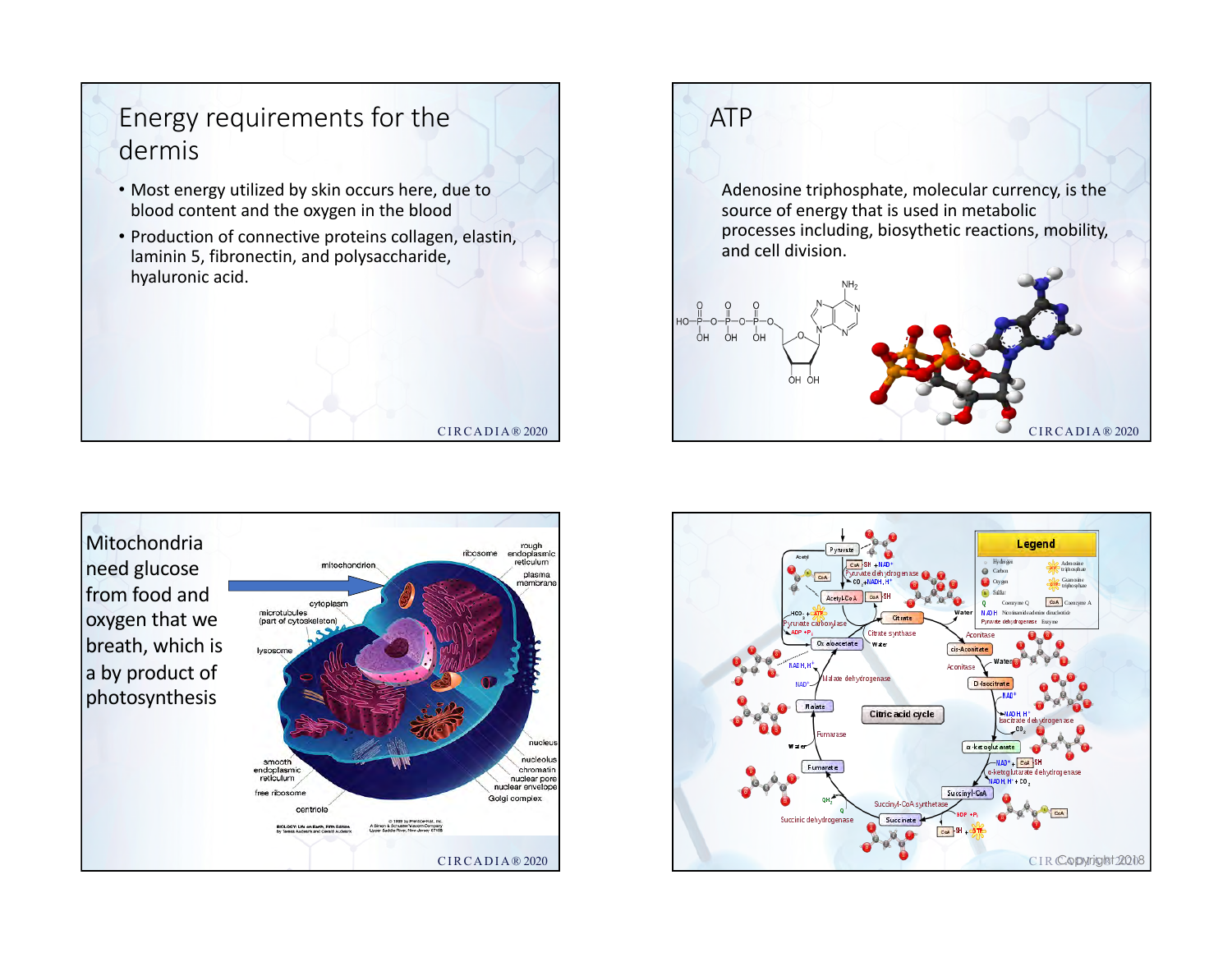

CIRCADIA® 2020

### SWiCH™ Dermal Rejuvenation System

**Indications:** 

Aging, Mature, Hyperpigmentation

#### **Contraindications:**

Allergy to aspirin/citric acid, pregnant/Nursing, Accutane use within past year, younger skins, Retinol/Glycolic(Have client pull off for 2 weeks), Oily, Acne, Rosacea

#### **Benefits-**

- Activates the body's natural repair and renewal system
- Initiates increased cell-to-cell communication
- Promotes healing and immune defense
- Supports increased energy production in dermal and epidermal cells

**For best results, put client on a series of at least 3 treatments. Treatment can be done every 28 days** 

```
CIRCADIA® 2020
```